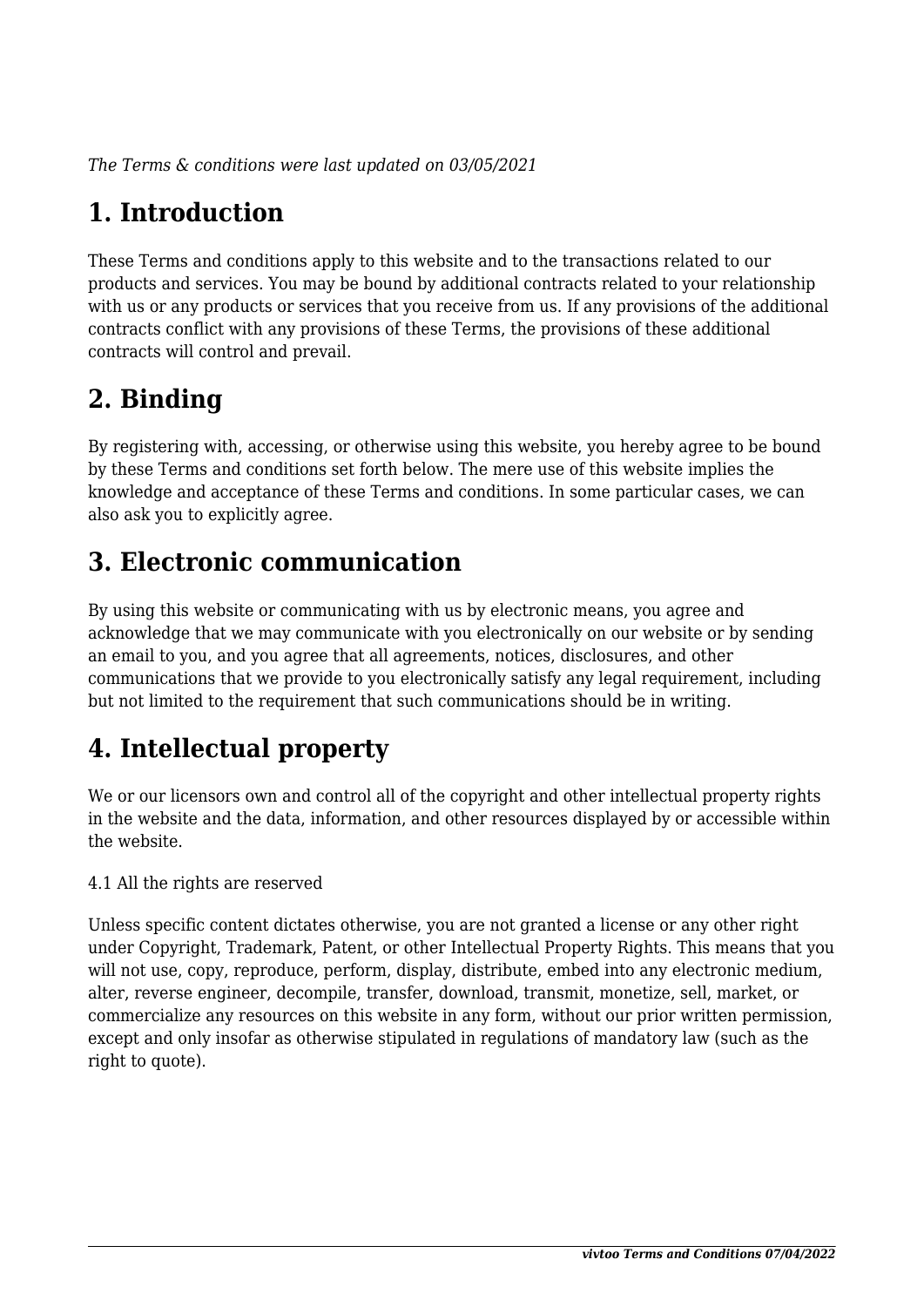# **5. Newsletter**

Notwithstanding the foregoing, you may forward our newsletter in the electronic form to others who may be interested in visiting our website.

# **6. Third-party property**

Our website may include hyperlinks or other references to other party's websites. We do not monitor or review the content of other party's websites which are linked to from this website. Products or services offered by other websites shall be subject to the applicable Terms and Conditions of those third parties. Opinions expressed or material appearing on those websites are not necessarily shared or endorsed by us.

We will not be responsible for any privacy practices or content of these sites. You bear all risks associated with the use of these websites and any related third-party services. We will not accept any responsibility for any loss or damage in whatever manner, however caused, resulting from your disclosure to third parties of personal information.

## **7. Responsible use**

By visiting our website, you agree to use it only for the purposes intended and as permitted by these Terms, any additional contracts with us, and applicable laws, regulations, and generally accepted online practices and industry guidelines. You must not use our website or services to use, publish or distribute any material which consists of (or is linked to) malicious computer software; use data collected from our website for any direct marketing activity, or conduct any systematic or automated data collection activities on or in relation to our website.

Engaging in any activity that causes, or may cause, damage to the website or that interferes with the performance, availability, or accessibility of the website is strictly prohibited.

## **8. Registration**

You may register for an account with our website. During this process, you may be required to choose a password. You are responsible for maintaining the confidentiality of passwords and account information and agree not to share your passwords, account information, or secured access to our website or services with any other person. You must not allow any other person to use your account to access the website because you are responsible for all activities that occur through the use of your passwords or accounts. You must notify us immediately if you become aware of any disclosure of your password.

After account termination, you will not attempt to register a new account without our permission.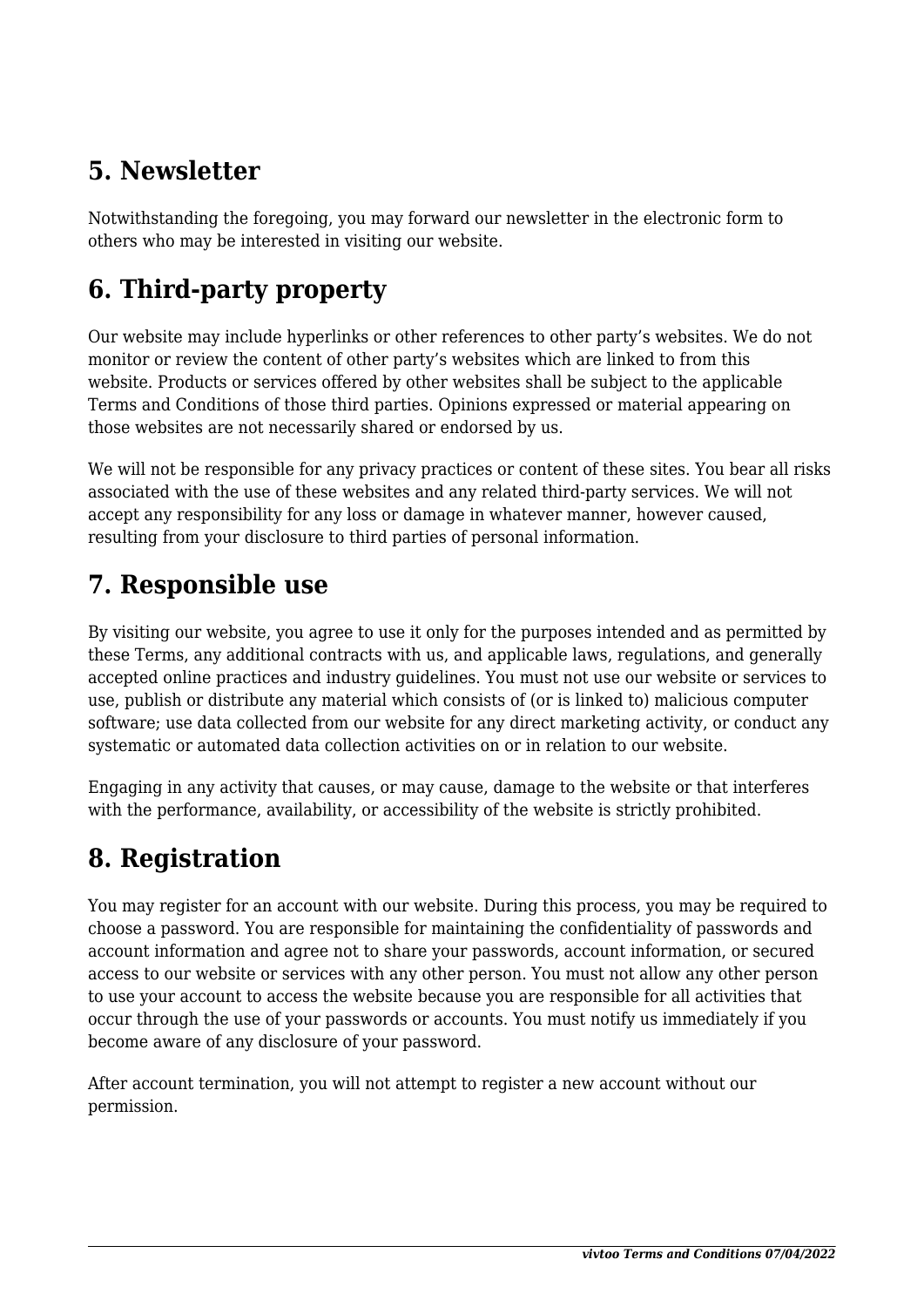# **9. Refund and Return policy**

#### 9.1 Right of withdrawal

You have the right to withdraw from this contract within 14 days without giving any reason.

The withdrawal period will expire after 14 days from the day of the conclusion of the contract.

To exercise the right of withdrawal, you must inform us of your decision to withdraw from this contract by an unequivocal statement (for example a letter sent by post, fax, or email). Our contact details can be found below. You may use the attached model [withdrawal form](https://vivtoo.com/wp-content/uploads/complianz/withdrawal-forms/withdrawal-form-en.pdf), but it is not obligatory.

If you use this option, we will communicate to you an acknowledgement of receipt of such a withdrawal on a durable medium (for example by email) without delay.

To meet the withdrawal deadline, it is sufficient for you to send your communication concerning your exercise of the right of withdrawal before the withdrawal period has expired.

#### 9.2 Effects of withdrawal

If you withdraw from this contract, we shall reimburse you all payments received from you, including the costs of delivery (with the exception of the supplementary costs resulting from your choice of a type of delivery other than the least expensive type of standard delivery offered by us), without undue delay and in any event not later than 14 days from the day on which we are informed about your decision to withdraw from this contract. We will carry out such reimbursement using the same means of payment as you used for the initial transaction unless you have expressly agreed otherwise; in any event, you will not incur any fees as a result of such reimbursement.

If you requested to begin the performance of services during the withdrawal period, you shall pay us an amount which is in proportion to what has been provided until you have communicated to us your withdrawal from this contract, in comparison with the full coverage of the contract.

Please note that there are some legal exceptions to the right to withdraw, and some items can therefore not be returned or exchanged. We will let you know if this applies in your particular case.

#### **10. Content posted by you**

We may provide various open communication tools on our website, such as blog comments, blog posts, forums, message boards, ratings and reviews, and various social media services. It might not be feasible for us to screen or monitor all content that you or others may share or submit on or through our website. However, we reserve the right to review the content and to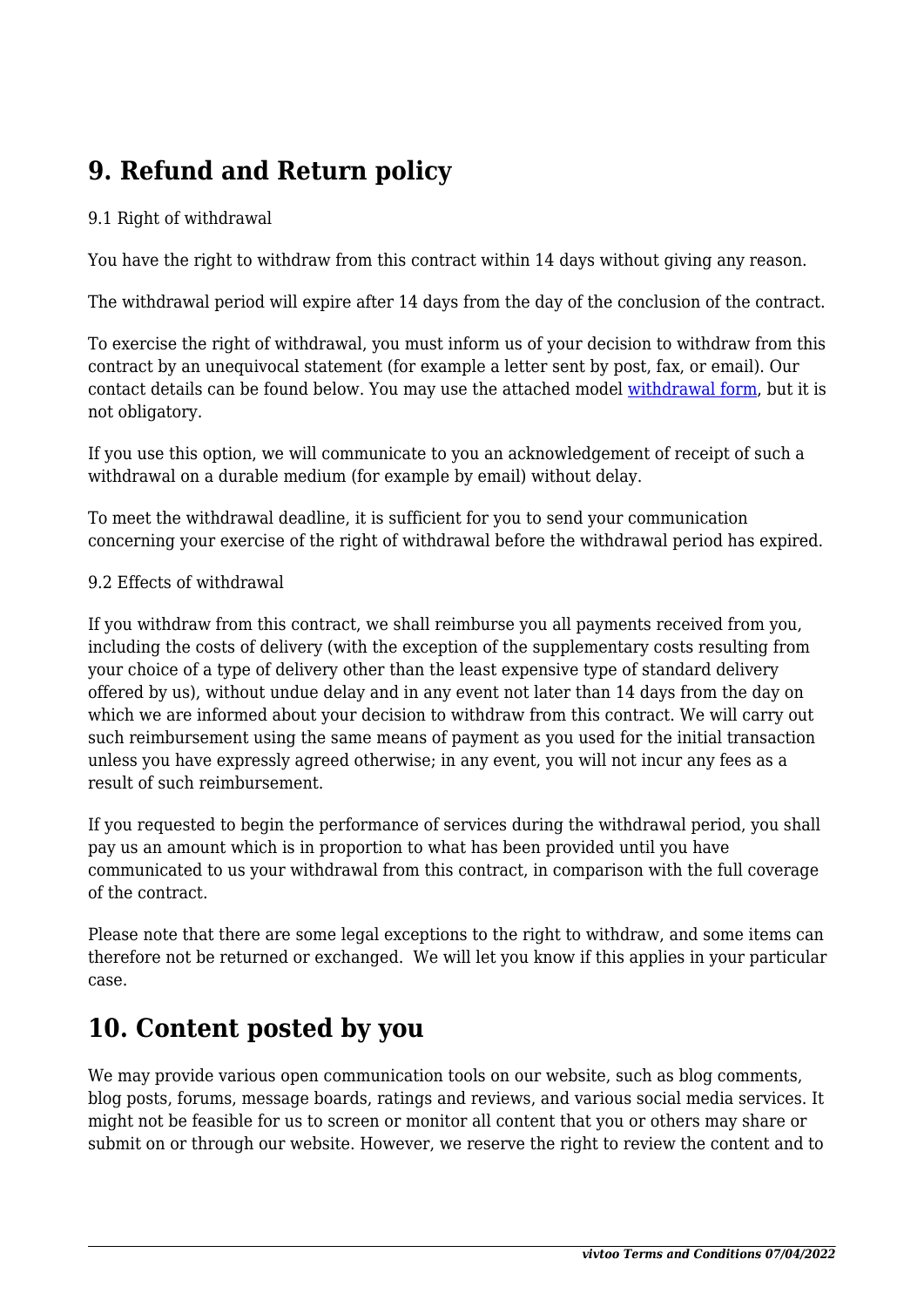monitor all use of and activity on our website, and remove or reject any content in our sole discretion. By posting information or otherwise using any open communication tools as mentioned, you agree that your content will comply with these Terms and Conditions and must not be illegal or unlawful or infringe any person's legal rights.

# **11. Idea submission**

Do not submit any ideas, inventions, works of authorship, or other information that can be considered your own intellectual property that you would like to present to us unless we have first signed an agreement regarding the intellectual property or a non-disclosure agreement. If you disclose it to us absent such written agreement, you grant to us a worldwide, irrevocable, non-exclusive, royalty-free license to use, reproduce, store, adapt, publish, translate and distribute your content in any existing or future media.

## **12. Termination of use**

We may, in our sole discretion, at any time modify or discontinue access to, temporarily or permanently, the website or any Service thereon. You agree that we will not be liable to you or any third party for any such modification, suspension or discontinuance of your access to, or use of, the website or any content that you may have shared on the website. You will not be entitled to any compensation or other payment, even if certain features, settings, and/or any Content you have contributed or have come to rely on, are permanently lost. You must not circumvent or bypass, or attempt to circumvent or bypass, any access restriction measures on our website.

## **13. Warranties and liability**

Nothing in this section will limit or exclude any warranty implied by law that it would be unlawful to limit or to exclude. This website and all content on the website are provided on an "as is" and "as available" basis and may include inaccuracies or typographical errors. We expressly disclaim all warranties of any kind, whether express or implied, as to the availability, accuracy, or completeness of the Content. We make no warranty that:

- this website or our content will meet your requirements:
- this website will be available on an uninterrupted, timely, secure, or error-free basis.

Nothing on this website constitutes or is meant to constitute, legal, financial or medical advice of any kind. If you require advice you should consult an appropriate professional.

The following provisions of this section will apply to the maximum extent permitted by applicable law and will not limit or exclude our liability in respect of any matter which it would be unlawful or illegal for us to limit or to exclude our liability. In no event will we be liable for any direct or indirect damages (including any damages for loss of profits or revenue, loss or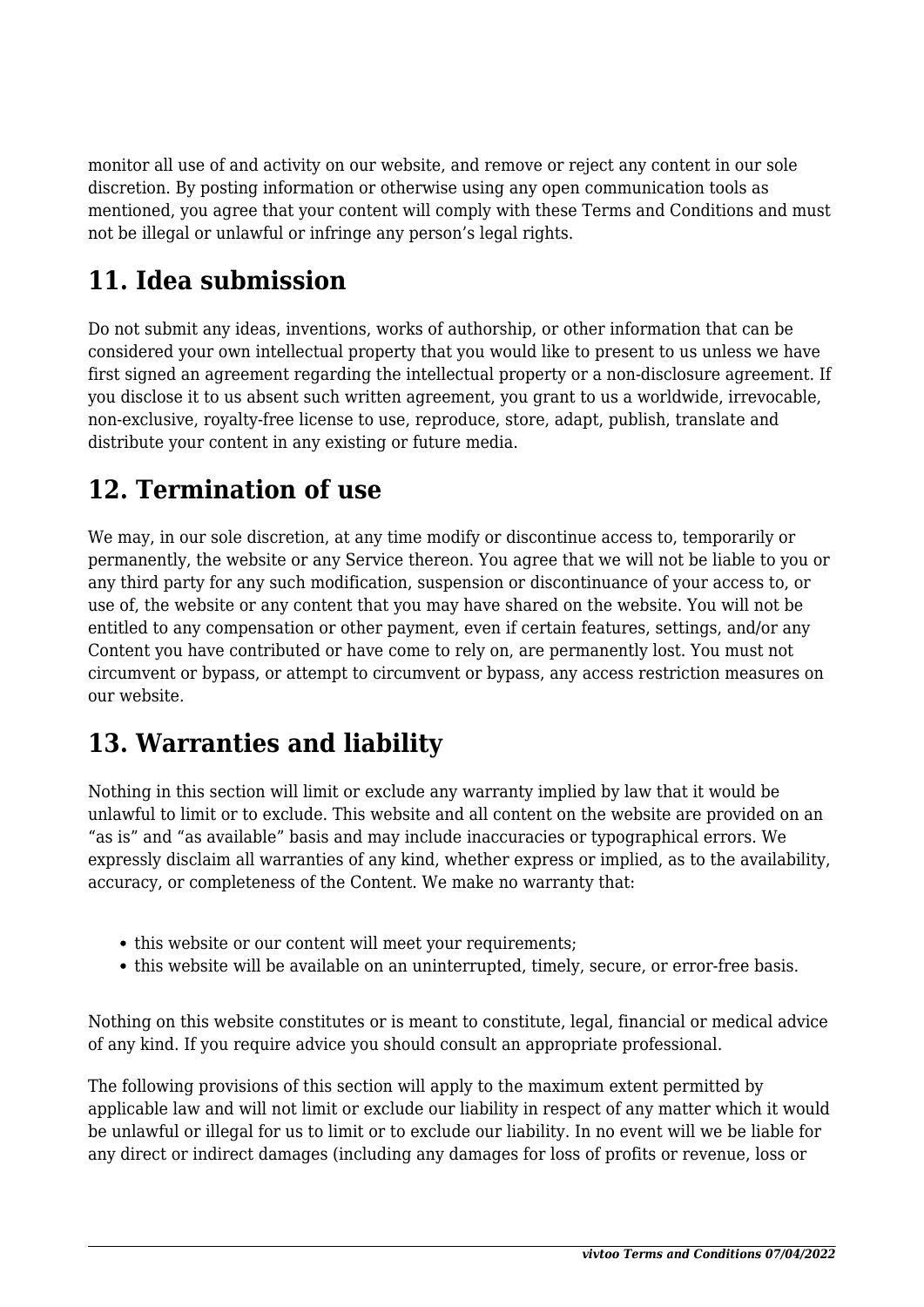corruption of data, software or database, or loss of or harm to property or data) incurred by you or any third party, arising from your access to, or use of, our website.

Except to the extent any additional contract expressly states otherwise, our maximum liability to you for all damages arising out of or related to the website or any products and services marketed or sold through the website, regardless of the form of legal action that imposes liability (whether in contract, equity, negligence, intended conduct, tort or otherwise) will be limited to the total price that you paid to us to purchase such products or services or use the website. Such limit will apply in the aggregate to all of your claims, actions and causes of action of every kind and nature.

# **14. Privacy**

To access our website and/or services, you may be required to provide certain information about yourself as part of the registration process. You agree that any information you provide will always be accurate, correct, and up to date.

We have developed a policy to address any privacy concerns you may have. For more information, please see our [Privacy Statement](https://vivtoo.com/en/privacy-policy/) and our [Cookie Policy](https://vivtoo.com/en/cookie-policy-uk/).

# **15. Accessibility**

We are committed to making the content we provide accessible to individuals with disabilities. If you have a disability and are unable to access any portion of our website due to your disability, we ask you to give us a notice including a detailed description of the issue you encountered. If the issue is readily identifiable and resolvable in accordance with industrystandard information technology tools and techniques we will promptly resolve it.

## **16. Minimum age requirement**

By using our website or agreeing to these Terms and Conditions, you warrant and represent to us that you are at least 9 years of age.

If you are over 9 years old but under the age of 16, your Parent or legal guardian must review and agree to these Terms before you use our website any further, and your Parent or legal guardian will be responsible and liable for all of your acts and omissions.

# **17. Export restrictions / Legal compliance**

Access to the website from territories or countries where the Content or purchase of the products or Services sold on the website is illegal is prohibited. You may not use this website in violation of export laws and regulations of United Kingdom.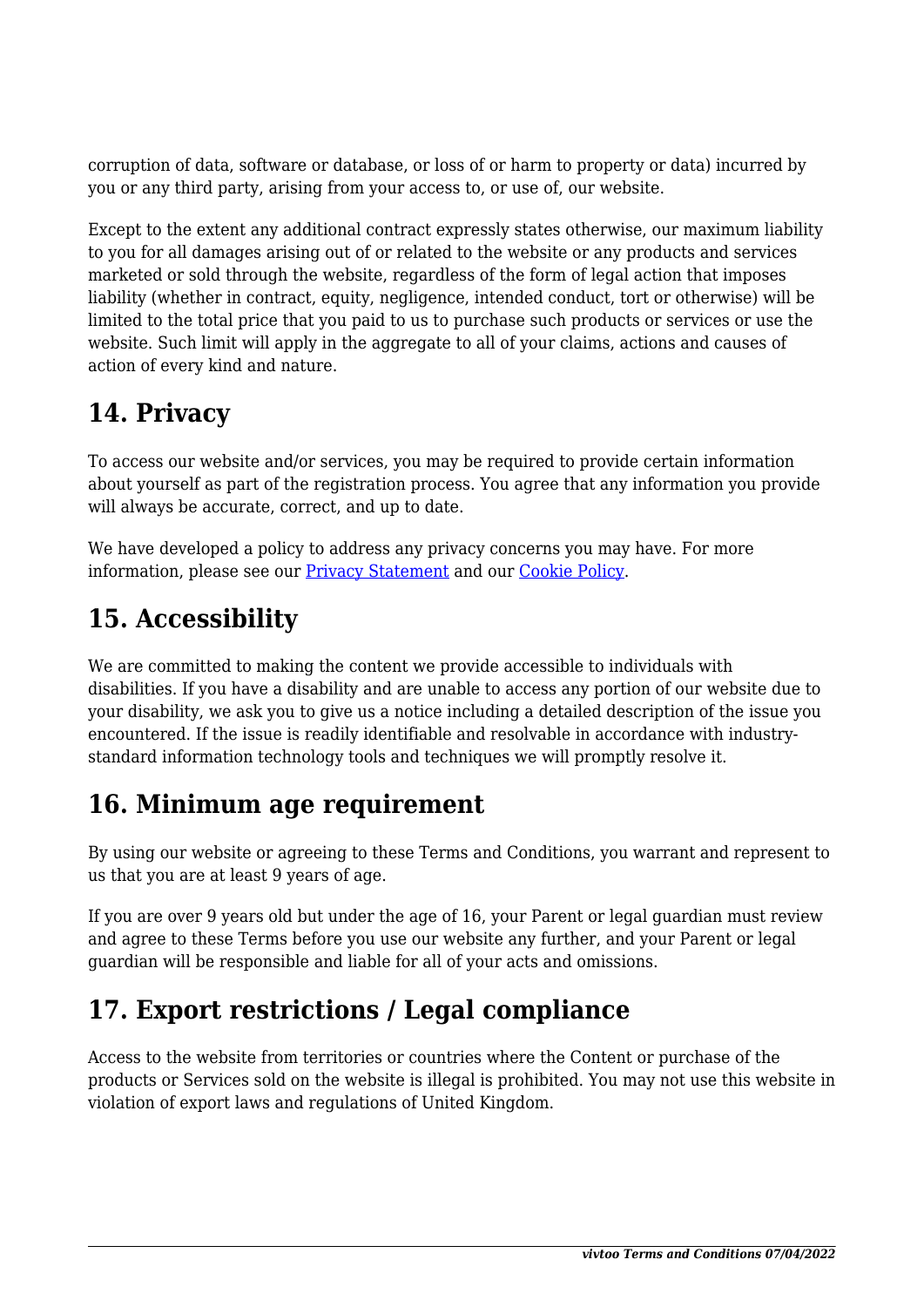# **18. Assignment**

You may not assign, transfer or sub-contract any of your rights and/or obligations under these Terms and conditions, in whole or in part, to any third party without our prior written consent. Any purported assignment in violation of this Section will be null and void.

#### **19. Breaches of these Terms and conditions**

Without prejudice to our other rights under these Terms and Conditions, if you breach these Terms and Conditions in any way, we may take such action as we deem appropriate to deal with the breach, including temporarily or permanently suspending your access to the website, contacting your internet service provider to request that they block your access to the website, and/or commence legal action against you.

#### **20. Force majeure**

Except for obligations to pay money hereunder, no delay, failure or omission by either party to carry out or observe any of its obligations hereunder will be deemed to be a breach of these Terms and conditions if and for as long as such delay, failure or omission arises from any cause beyond the reasonable control of that party.

# **21. Indemnification**

You agree to indemnify, defend and hold us harmless, from and against any and all claims, liabilities, damages, losses and expenses, relating to your violation of these Terms and conditions, and applicable laws, including intellectual property rights and privacy rights. You will promptly reimburse us for our damages, losses, costs and expenses relating to or arising out of such claims.

## **22. Waiver**

Failure to enforce any of the provisions set out in these Terms and Conditions and any Agreement, or failure to exercise any option to terminate, shall not be construed as waiver of such provisions and shall not affect the validity of these Terms and Conditions or of any Agreement or any part thereof, or the right thereafter to enforce each and every provision.

## **23. Language**

These Terms and Conditions will be interpreted and construed exclusively in English and Chinese. All notices and correspondence will be written exclusively in that language.